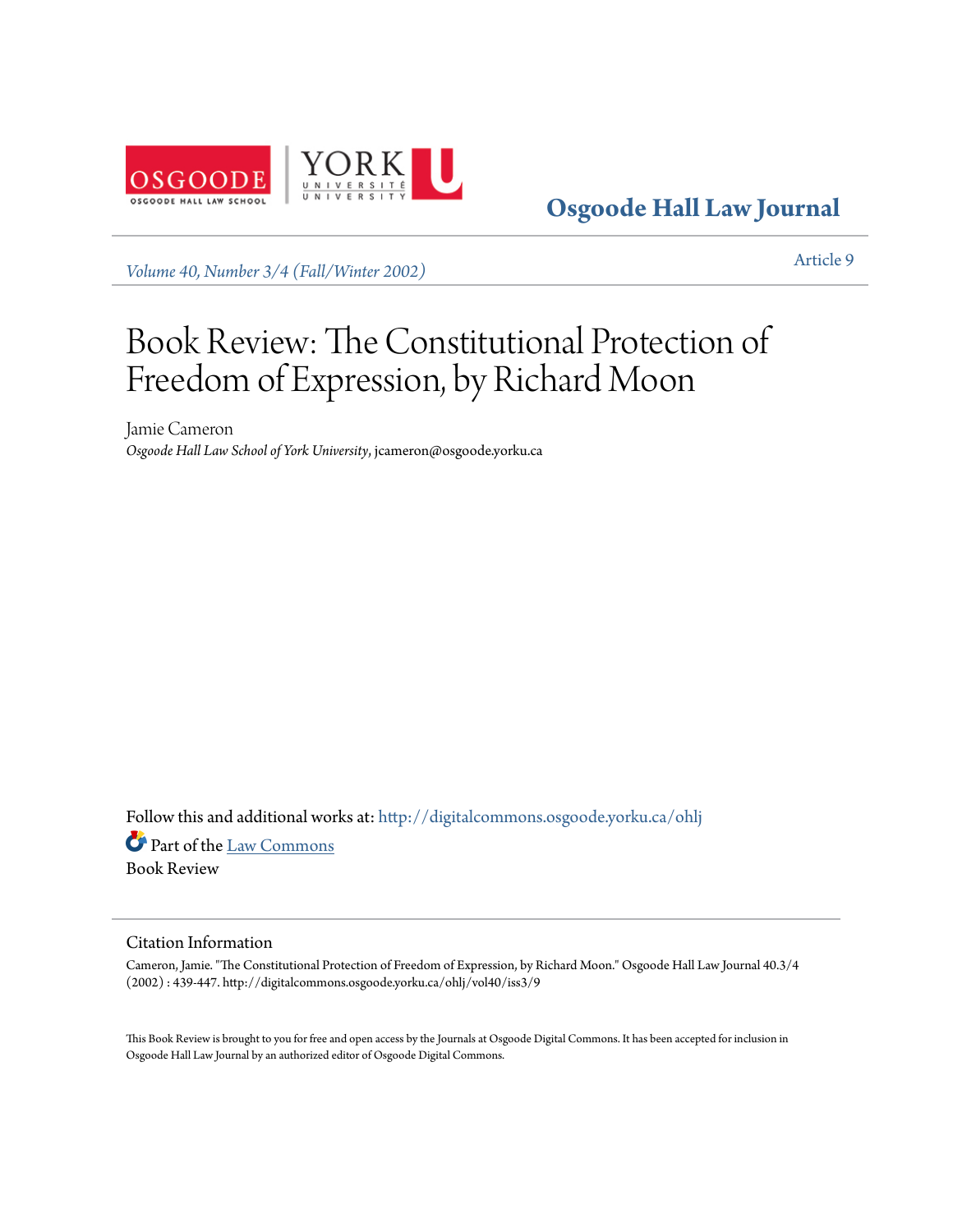# *THE CONSTITUTIONAL PROTECTION OF FREEDOM OF EXPRESSION* BY RICHARD MOON (TORONTO: UNIVERSITY OF TORONTO PRESS, 2000)<sup>1</sup>

# $BY$  JAMIE CAMERON<sup>2</sup>

### I. A NEARLY IMPOSSIBLE TASK

That freedom of expression should not be confused with its constitutional protection is the central message of Richard Moon's recent book, *The Constitutional Protection of Freedom of Expression.* The author identifies a tension between the two assumptions that animate the jurisprudence under section 2(b) of the *Canadian Charter of Rights and Freedoms.3* In defining the *Charter's* guarantee of expressive freedom, the Supreme Court of Canada portrays individuals as rational and autonomous beings capable of choosing between good and bad messages. Yet in considering limits under section 1 of the *Charter,* the Court assumes that individuals are powerless to resist the influence of messages that may be harmful.4 Chapter by chapter, *Freedom of Expression* explains how this tension infuses the jurisprudence and how it misconceives the value of the freedom.

More generally, an examination of constitutional adjudication demonstrates that clear answers do not exist, and Moon states forthrightly that he has none to offer.<sup>5</sup> He considers it nearly impossible for courts to define a reasonably clear space for expressive freedom that does not

Ibid. Section 1 of the Charter states that **"[t]he** Canadian Charter *of Rights and Freedoms* guarantees the rights and freedoms set out in it subject only to such reasonable limits prescribed by law as can be demonstrably justified in a free and democratic society."

*<sup>5</sup>Freedom of Expression, supra* note **I** at 4.

*<sup>[</sup>Freedom of Expression 1.*

*<sup>2</sup>* Professor of Law, Osgoode Hall Law School.

Part **I** of the *Constitution Act, 1982,* being Schedule B to the *Canada Act 1982* (U.K.), 1982, c. 11 [Charter]. Section 2 provides that "[e]veryone has the following fundamental freedoms: ... (b) freedom of thought, belief, opinion, and expression **.... "**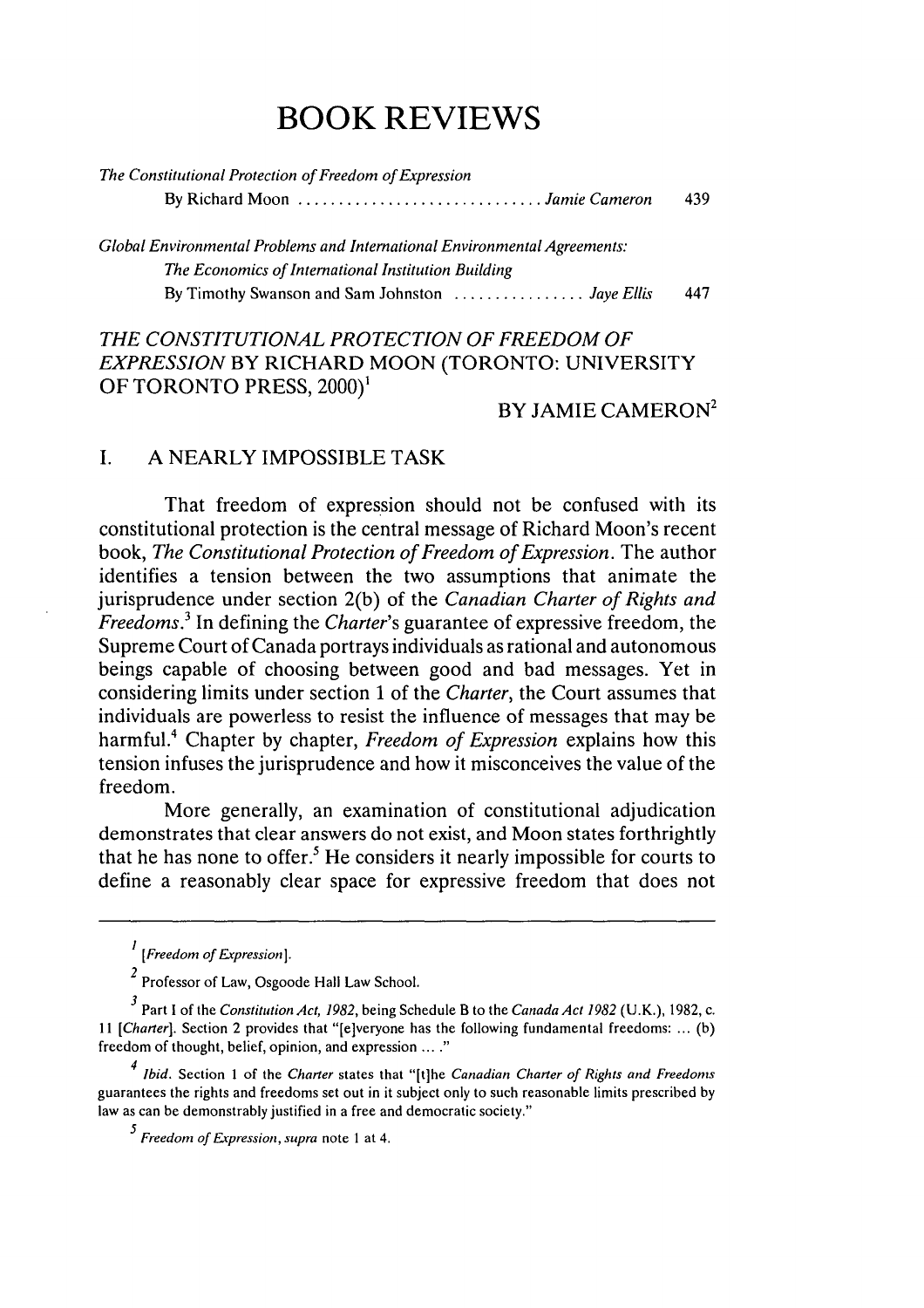depend on agreeing with the message or fearing that it might cause harm.<sup>6</sup> Not only is reason imperfect and autonomy relative, freedom of expression operates against a "background of communicative inequality that seems to lie outside the domain of constitutional review."7 A further problem, then, is that the "constitutional language of state interference with individual liberty"8 cannot ameliorate inequities in the "distribution of communicative resources." **<sup>9</sup>**

The author's final conclusions are less than optimistic. He does not believe that the freedom's demands can be met within a framework of rights review. Though it is no revelation that courts often misconceive the right of freedom of expression and fumble its applications, Moon challenges the very underpinnings of constitutional adjudication. He laments that, through the process of constitutionalization, "it may become natural to think of the freedom as an individual right against state interference."<sup>10</sup> Unfortunately, in his view, that conception advances a crabbed and limited understanding of expression's social value.

*Freedom of Expression* offers a collection of insights on issues such as the regulation of advertising, pornography, and racist expression; access to state-owned property; and compelled expression. Written over a period of years, these chapters are introduced by two essays that develop the central themes of the book." This review comments on these themes, highlighting the nature of the right to freedom of expression and the ways in which its exercise may cause harm, before providing a few remarks in conclusion.

# II. A RELATIONSHIP OF COMMUNICATION

Any discussion of expression must begin by asking what freedom means and why it is worth protecting. On this, Moon is quick to reveal his dissatisfaction with the traditional explanation of freedom of expression as an individual right that is enforceable against the state. He contends that

 $^6$  Ibid. at 6.

**<sup>7</sup>**Ibid. at 7.

 $\frac{8}{\textit{Ibid.}}$ 

**<sup>9</sup>** Ibid.

**<sup>10</sup>***Ibid.* at 219.

<sup>11</sup> Ibid. The two introductory essays, "Truth, Democracy, and Autonomy" and "The Constitutional Adjudication of Freedom of Expression," make up chapters 1 and 2 of *Freedom of Expression.*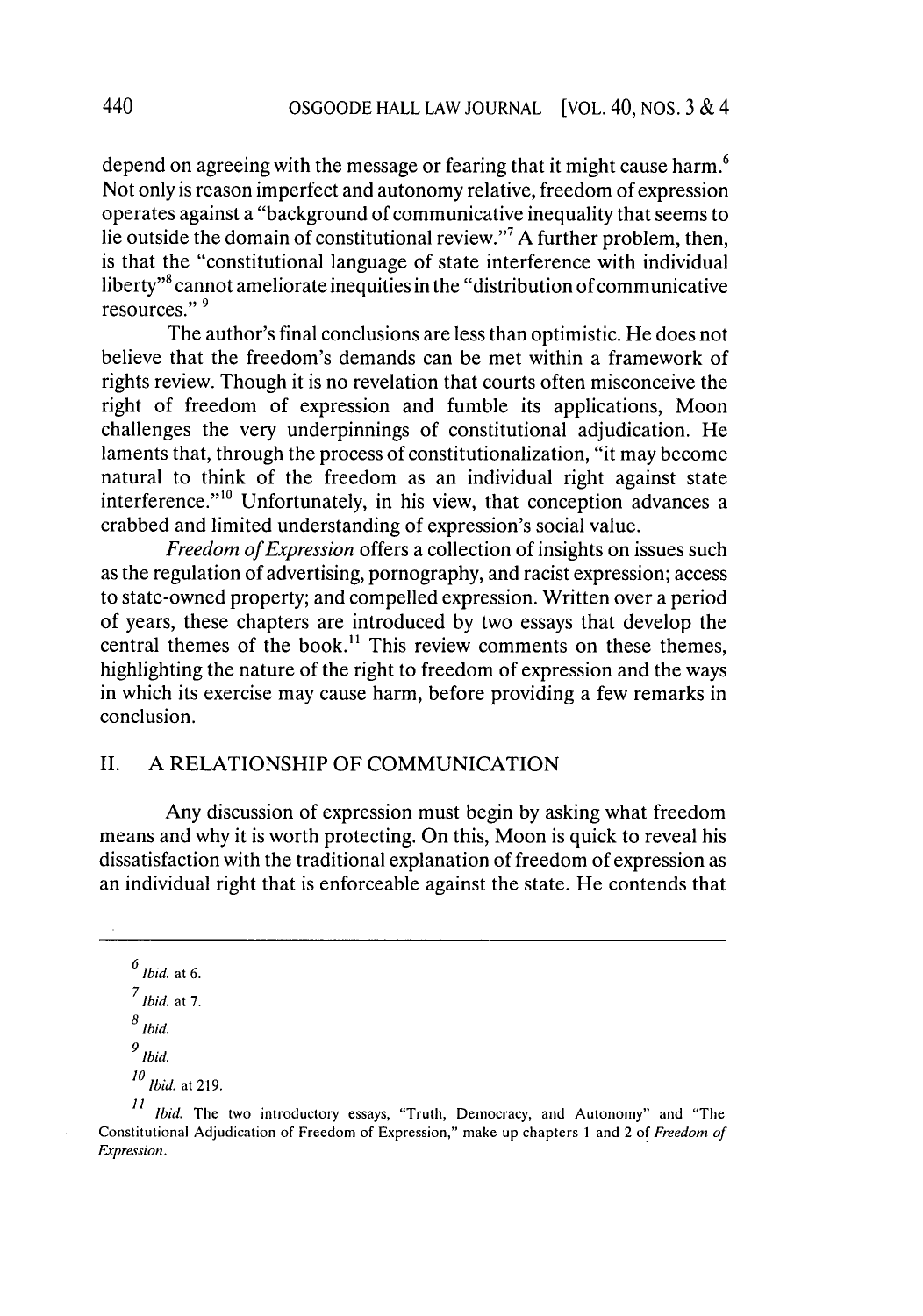"as long as the court views freedom of expression through an individualist lens it will be unable to account for the value or the harm of expression. $12$ Instead, the author proposes that the purpose of expression is to protect or create a "relationship of communication between two or more persons."<sup>13</sup> Yet, the Court has been unwilling or unable to embrace a social understanding of freedom, with the result being that the freedom's "distributive demands ... and its relational character" are suppressed.<sup>14</sup>

The section 2(b) jurisprudence is built on a contradiction. In defining the entitlement, the Court assumes that individuals will respond rationally to the content of messages; however, in determining limits under section 1, the Court treats the same individuals as irrational, vulnerable, and easily manipulated. The text's separation of rights and limits unquestionably played a role in creating a dysfunctional jurisprudence of expressive freedom. Even so, nothing in the *Charter* forced the Court to adopt a bald contradiction between the simultaneously rational and irrational individual.

In commenting on this contradiction, Moon points out that the Court cannot have it both ways at once. On the one hand, if individuals are rational, then it should be impossible for expression to cause harm, and the freedom's protection should be unconditional. In other words, the power of reason should render irrational messages ineffective.<sup>15</sup> On the other hand, if individuals are irrational, impressionable, and manipulable, limits on expression should be routinely permitted, and the value of expression should be called into question.<sup>16</sup> What rationality is, and whether it has been displaced by an irrational response, are matters of perception. As the author notes, an "ideal condition of pure reason and perfect independence" does not exist, nor is it possible to identify "clear deviations from the proper and ordinary conditions of free choice."<sup>17</sup> Moon concludes that if reason and choice are not the norm, then "we may have to acknowledge that freedom of expression rests on less solid ground than we once supposed." $^{18}$ 

Moon's point can be taken further. Any claim that the state can

 $12$  Ibid. at 56. *<sup>13</sup>Ibid.* at 37. 14 Ibid. at 33.

- **<sup>16</sup>**Ibid.
- 
- *<sup>1</sup> <sup>7</sup>*Ibid. at 74.
- **18** Ibid.

*<sup>15</sup>*Ibid. at 56.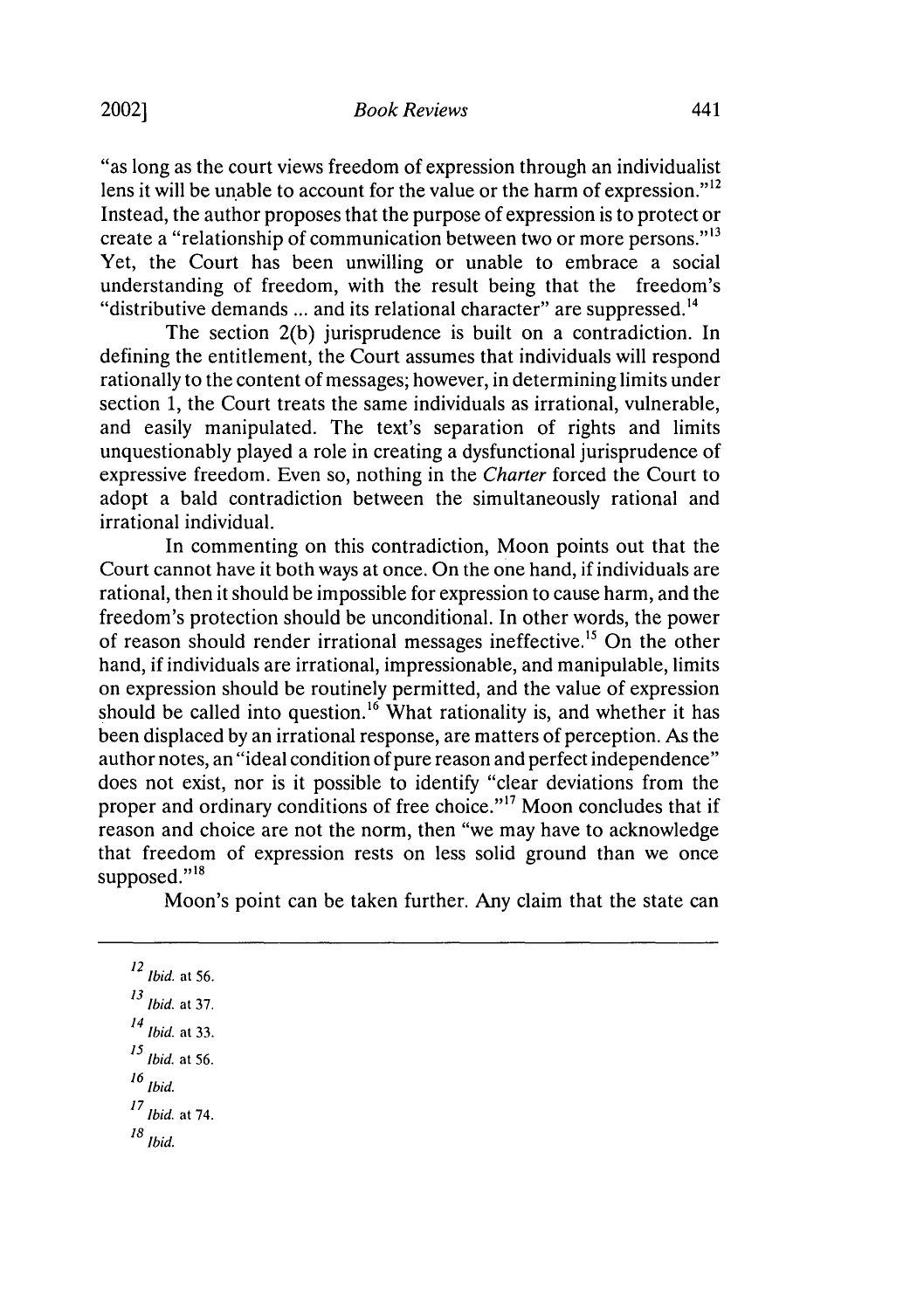limit expression when there is a risk that some listeners might respond irrationally is illogical. The prediction that members of the public will behave irrationally must also extend to those within the political arena. Individuals in government will be no less irrational in choosing which messages to permit and which to prohibit than individuals not in government, who choose between competing messages in the public domain. It is worth noting that the government's power in parliamentary democracies is not contingent on any requirement that it be exercised reasonably or rationally.

However, the rational/irrational dichotomy may not be as central as *Freedom of Expression* suggests. Explicit references to rationality in the *Charter* jurisprudence are few and far between.19 Under section **2(b),** the content of the message is irrelevant in defining the right, whether rational or irrational.2 ° Under section **1,** the Court did not uphold limits because the message or listener was irrational but, instead, because the content of the expression was deemed valueless.<sup>21</sup> Though overlap between the two is undeniable, valueless expression need not be irrational, and irrational expression may not be valueless in all cases. $^{22}$ 

Insofar as rationality appears in the rhetoric of expressive freedom, the term is used conceptually rather than literally, to explain that on a calculation of risks, freedom should prevail over fear.<sup>23</sup> With freedom there is always a chance that irrational or valueless ideas might be an incitement or provocation to harm. However, regulation is not risk free. When the state imposes its own definition of value or rationality, public debate will be stifled. Unless demonstrably harmful, freedom must prevail, and whether a message is valueless or irrational is of no consequence.

See *R. v. Keegstra* (1990), 61 C.C.C. (3d) I at 37 (citing the Cohen Committee) and at 49 (cautioning that the role of rationality should not be overplayed) **(S.C.C.)** *[Keegstra].* See also *Thomson* **Newspapers** Co. *v.* Canada **(A.G.),** [1998] 1 S.C.R. 877 at 949 (declaring that Canadian voters can be assumed to have a certain amount of maturity and intelligence).

*<sup>20</sup>* That is, in part, because the Court was determined that, in the case of section **2(b),** the question of limits would be decided under section **1.** See *Ford* v. *Quebec (A.G.),* [19881 2 S.C.R. 712 at 766.

*<sup>21</sup>* See *Keegstra, supra* note 19; *R. v. Butler,* [19921 1 S.C.R. 452; and *R. v. Lucas,* [1998] 1 S.C.R. 439.

*<sup>22</sup>* See *Keegstra, ibid.* at **62.** Racial stereotypes which are based on statistics are not irrational but may nonetheless be deemed valueless and harmful. **By** the same token, false statements may be irrational but have value if they promote debate and thereby confirm and solidify the truth. See *R. v. Zundel* (1992), 75 **C.C.C.** (3d) 449 at 508-09 **(S.C.C.).**

*<sup>23</sup> Whitney* v. *California,* 274 U.S. 357 (1927) (juxtaposing the power of reason with the silence coerced **by** law).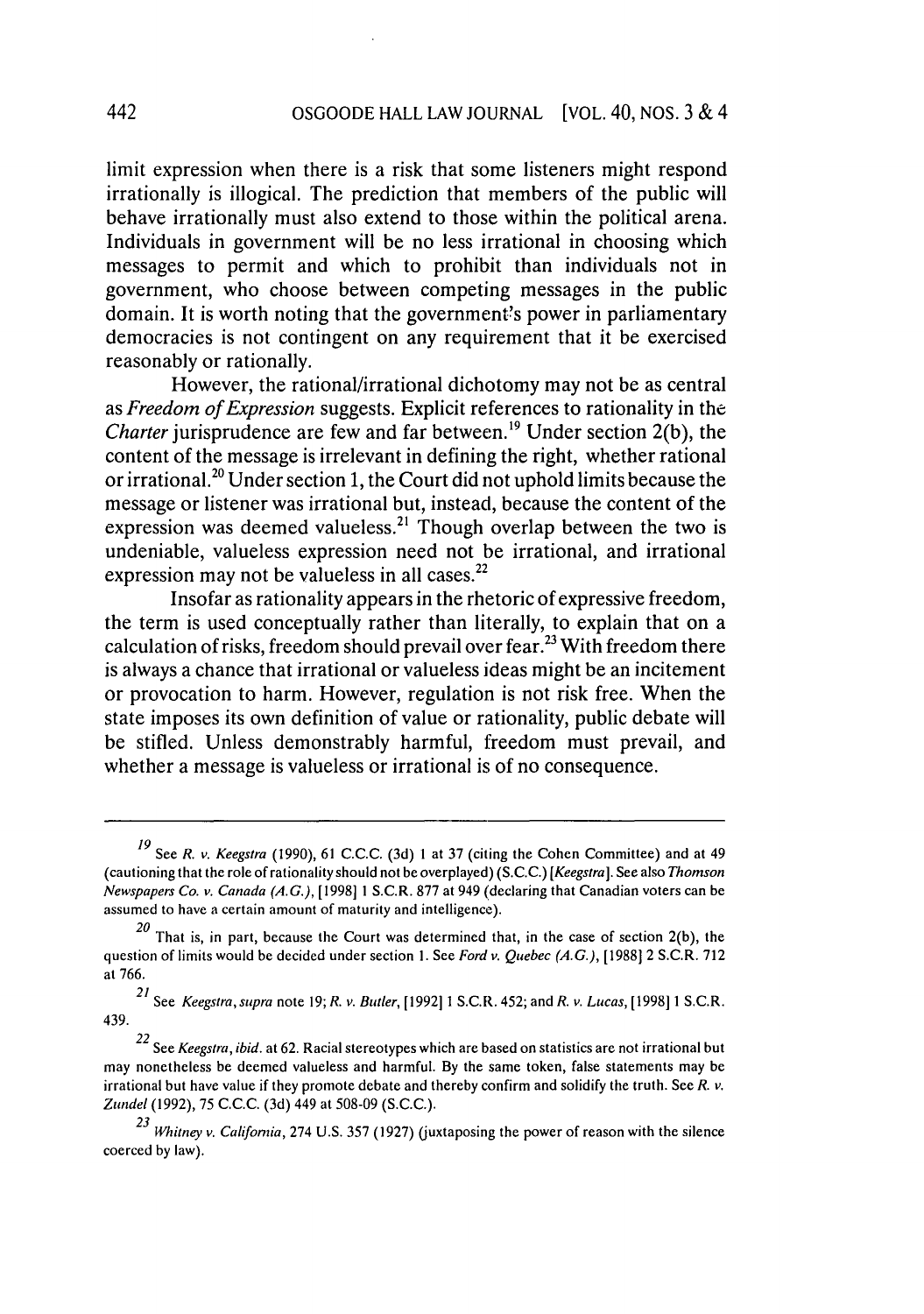#### *Book Reviews*

Moon attributes the rational/irrational dichotomy he sees in the jurisprudence to individualist values. Under his conception of expressive freedom, the entitlement is social, not individual, and relational, not autonomous in nature. The book's two-way process of communication contemplates a relationship of interdependence between the speaker and the listener, in which each participates as the equal of the other. The question for Moon is whether and in what circumstances the speaker has abused the relationship.

In his view, the interests of both parties should inform the definition of the right, and abuses of the relationship should not be protected under section  $2(b)$ .<sup>24</sup> To the extent that Moon assumes only the speaker can abuse the relationship, he should be reminded of the case law on hostile audiences and the heckler's veto.<sup>25</sup> It would also be helpful to know how Moon would evaluate a breakdown in the relationship of communication. Whether the breakdown is perceived subjectively or objectively, and from whose perspective, are fundamental issues. Implicitly, if not explicitly, the author's proposal to define freedom of expression in relational terms rests on an assumption of equality between the speaker and listener. Unfortunately, it remains unclear how a relational approach would change and improve the jurisprudence. Constitutional adjudication addresses the relationship between a speaker and the state; it is an adversarial relationship in which individuals challenge the state's authority to impinge their freedom of expression. *Freedom of Expression* suggests that the relationship of communication should be the focus of the analysis, but does not indicate how that conception of the freedom could be incorporated into the analytical structure that is required to determine the reasonableness of the state's actions.

## III. NOT A NEUTRAL STANDARD

When, and to what degree, expression "causes" harm is an enduring imponderable. Under the *Charter,* though, expression is presumptively free unless the state can establish a harm that it is entitled to prohibit. As for the Court, the evidence available may not provide answers but decisions must still be made. In Moon's words, the Court "listens for the crack of the billiard balls," but the social science evidence of the causal link between

*<sup>24</sup>*Freedom *of Expression, supra* note **I** at 42-49.

**<sup>25</sup>** See e.g. Terminiello v. Chicago, 337 U.S. **1** (1949); Feinerv. New York, 340 U.S. 315 (1951).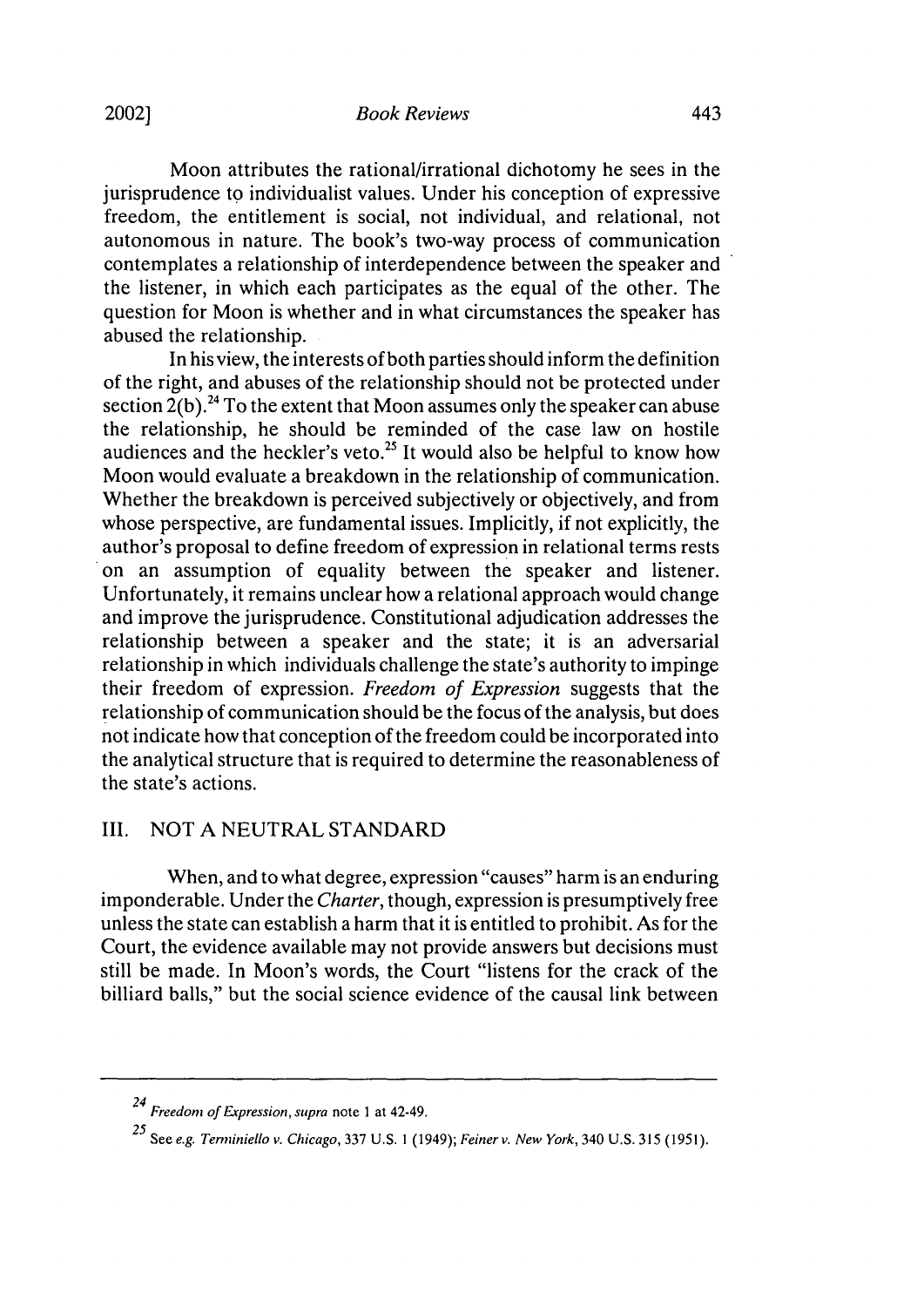expression and harm "does not yield a crisp and clear sound."<sup>26</sup> As a result, he observes, causation is anything but a "neutral standard."<sup>27</sup> To avoid retreating from the traditional conception of the freedom, the Court assumes that individuals can be influenced by irrational or manipulative messages. This enables the Court to uphold limits under an attenuated version of the causal link between expression and harm.

The nature of the harm and the limits of constitutional adjudication are themes that connect the chapters on advertising, pornography, and racist expression. Moon explains that rights adjudication seeks to enforce the freedom, and therefore is poised to identify particular exceptions to the general rule in favour of the freedom. By fixing attention on the discrete circumstances of expressive activity, decision makers avoid grappling with the systemic integrity of the freedom. Though the courts may be busy addressing "discrete and limited problems, just beneath the surface of their decisions is a challenge to the assumptions that underlie our commitment to freedom of expression."<sup>28</sup> As long as the systemic imperfections persist, expression will not be free.

The examples of advertising, pornography, and racist expression demonstrate that the problems of "free" expression are systemic. In the case of advertising, public discourse is dominated by the commercialization of culture, and it matters little whether the content is political or commercial.<sup>29</sup> Likewise, pornography forms part of a larger culture that is predicated on sexual and sexist images.<sup>30</sup> And, by the same token, racial insults, slurs, and stereotypes are commonplace and pervasive.<sup>31</sup> *Charter* interpretation does not attempt to protect or create relationships of communication which are truly free and bilateral; rather, the object is to identify the isolated circumstances in which section 2(b)'s protection has been compromised. Rather than undertake to fix or change what he sees as wrong in this, Moon closes the discussion by observing that constitutional adjudication leaves the larger problem of securing a free public discourse unaddressed. At the same time, the Court places the protection of all expression on unstable ground.<sup>32</sup>

26 Ibid. at **39.** Ibid. at **62.** *<sup>8</sup>* Ibid. at 104.  $29$  Ibid. *<sup>0</sup>*Ibid. at 124-25. Ibid. at 138. Ibid. at 147.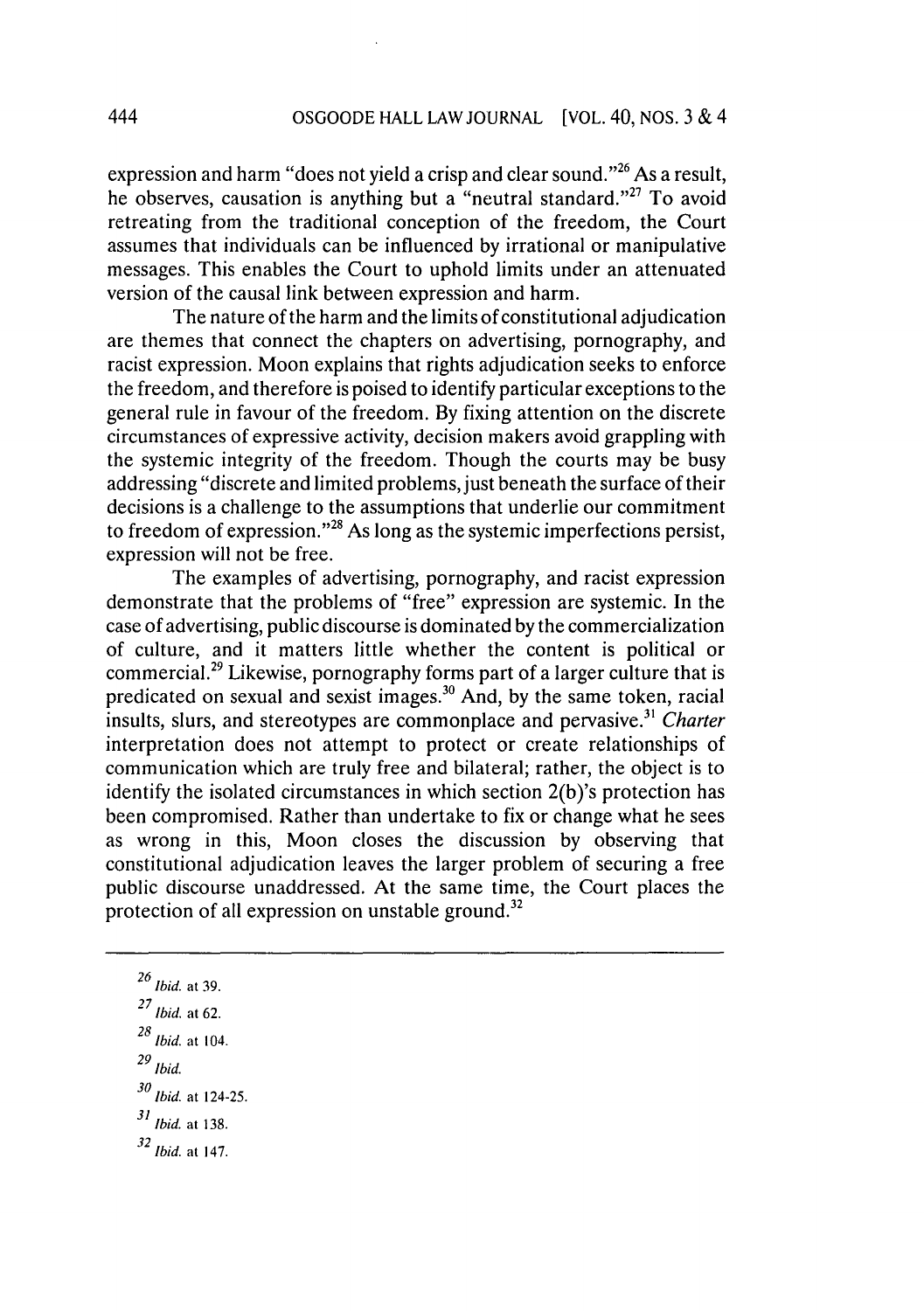The chapters on access to state-owned property and compelled expression return to the book's introductory theme of inequality in the distribution of communicative resources. Once again, the discussion concentrates mainly on the underlying principles and assumptions of the jurisprudence. For instance, it would help readers to know how this author would restructure the doctrine on access to state-owned property. Moon's views do emerge more clearly in his discussion of compelled expression. He maintains that when the state compels private parties to speak or to grant access to their resources to others, freedom of expression interests are served by enlarging the range of publicly expressed views. He concludes that the freedom should not protect individuals from being compelled to support or to provide communicative resources to other members of the community.<sup>33</sup>

*Freedom of Expression* does not provide a strong conclusion on the flaws in an individualist conception of freedom of expression, but closes on a skeptical note about the ability of constitutional adjudication to transcend an individualist conception of the freedom. In summary, individualist values and a misguided assumption that individuals are rational are the formative elements in the Court's definition of the freedom. Having observed that individuals are not perfectly rational, the Court adopted a behavioral rationale to uphold limits under section 1. Not only is there a contradiction between the two parts of the analysis, the construct is conceptually unsound. Though the harm of expression may be greater than the courts acknowledge, an adjudicative model that addressed its systemic effects could lead to blanket censorship. At the same time, its consequences may be less serious than the Court claims when it upholds limits, despite gaps in the evidence of a causal link between expression and harm.

The *Charter's* system of constitutional rights is not equipped to address the systemic shortcomings of public discourse. The courts do not understand that the freedom is not an individual entitlement but a relationship of communication; nor does adjudication recognize that its potential can only be realized by eliminating inequalities in access to communicative resources. The true challenges, for this author, are to restore balance between the two parties to that relationship and to promote access to communicative opportunities.

#### IV. CRACKING THE BILLIARD BALLS

Moon should be congratulated for tackling the difficult task of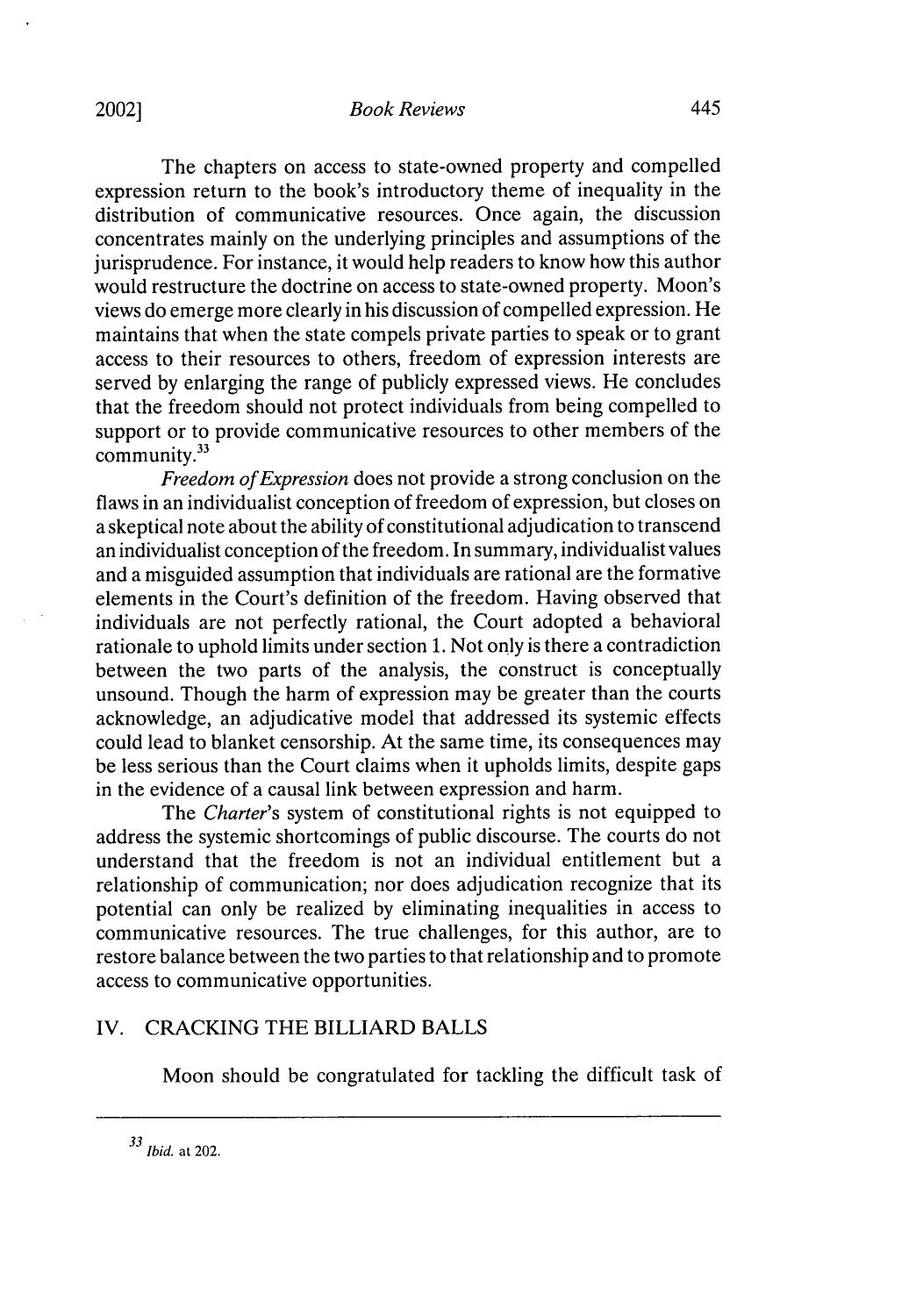stripping section 2(b)'s guarantee of expressive freedom to its fundamentals. Twenty years after the *Charter,* there are few books of this kind. What follows, then, is more in the spirit of comment than critique.

Essentially, *Freedom of Expression* has two objectives: one is to explain the flaws of an individualist conception of the freedom, and the other is to introduce an alternative conception based on a relationship of communication and access to communicative opportunities. In the end, neither part of the project is as well-developed or as concrete as readers might like. For example, Moon's analysis of the jurisprudence is insightful and thought-provoking, but inconclusive. Likewise, in the absence of a definition or outline, his relational and distributive aspirations for freedom of expression remain fuzzy. Indeed, the author lays the groundwork for his own critique when he says that cracking the billiard balls should produce a sound that is clear and crisp.

Two further points can be made. The first returns, again, to the question of rationality. Expressive freedom is not and should not be protected because individuals are likely to choose "right" messages over "wrong" messages. Instead, it is protected because the principle of equality demands that all individuals be free to express their views, no matter how reprehensible or idiotic. Such views are a valid part of public discourse, unless and until they threaten a harm that is concrete enough to outweigh the value of freedom. What *Freedom of Expression* overlooks in its account is the value of dissent. Section 2(b)'s entitlement belongs to the voices of dissent, as much as to any others, because expressive freedom is a fundamental element of self-governance. It is the freedom, in and of itself and without regard to the content of the message, that has value. In other words, the rational/irrational dichotomy is a red herring for the author, as well as for the courts.

**A** second comment is that, although freedom suffers when the state interferes with it, the state is all but invisible in *Freedom of Expression.* Moon's conception of the freedom is preoccupied, instead, **by** the relationship between speakers and listeners, as well as **by** the plight of those who are without resources. It cannot be forgotten that when the government places limits on expressive freedom, it exercises its coercive authority to censor or purge certain messages. There is a substantial risk of error when limits are placed on expressive freedom, the opportunities for communication decrease, and public discourse unavoidably narrows. Moon is surely right that present culture tolerates and even promotes undesirable messages whose influence and impact cannot be discounted. At the same time, parliamentary supremacy is systemically and deeply ingrained in Canada's political culture. With all of its shortcomings, section **2(b)** does place a constitutional check on the government's power to decide what